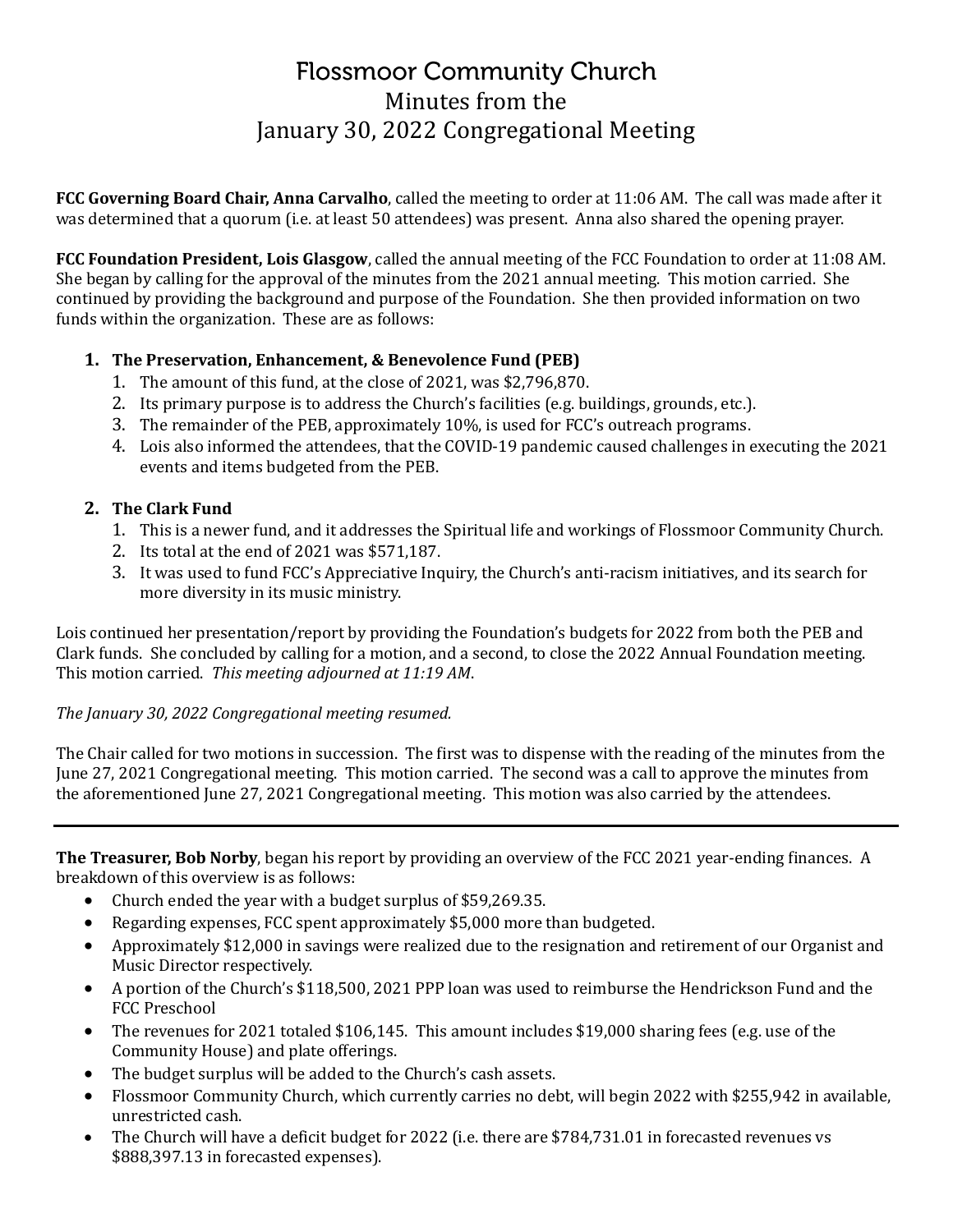Despite the forecasted deficit, there are budget highlights. These include:

- No changes to staff wages
- The provision of Staff bonuses
- The return to full staffing with the intended action of hiring a Music Director and Organist
- Increases in overall salary expenses
- Budgeted pledge amounts have been increased by \$10,000.00

Bob ended his report by stating that the budget reflects an increase based on revenue sharing between Church and the Preschool. He also thanked the FCC Foundation for its contributions to sustaining the Church's financial operations.

A motion was made to approve the deficit budget of \$103,666.12 (2022 FY). After determining that there was no unreadiness, the motion carried.

Bob also called for a motion to move the grant spending levels of 2022 to the year 2023. This motion carried.

**Kris McManus, Chair of the Stewardship Committee**, expressed gratitude to those who have pledged and stated that it isn't too late to pledge or increase pledges. She explained that as things currently stand, we are short of budgeted pledge amounts for the year. Kris continued with the following:

- The Stewardship committee is reaching out to those who have pledged in the past but have not done so thus far.
- FCC pledges for the year are short by approximately \$72,000
- 125 pledges have been made.
- There is one unfilled seat available on the Stewardship committee.

Kris ended her report/presentation by providing a real-life example of how \$600K in pledges can be achieved: If those who have already pledged could contribute an additional \$48.00 a month, this would bring the Church to its \$600,000 budgeted amount.

**Terese Thrall, Chair of the Nominating Committee**, named two new candidates for committee membership. The candidates are Karen Cheung for Properties Chair and Rachel DeBoer to Board of Worship & the Arts. Anna called for a motion to approve the new candidates. The motion carried.

During, **New Business, Jay Readey**, provided an update on the FCC Harvey Project property located at 15720 Park Ave in Harvey, Illinois. He stated that work on the property slowed down because of the cold weather. Despite this, it is possible that the property may be ready by May 01, 2022. Potential occupants, who have demonstrated that they are capable of fulfilling the criteria for living in the house, have been identified.

Jay and Anna both have walked the immediate area surrounding the working property, and they have identified 47 that may be obtained.

Anna addressed one of the Church's main aims of "How will FCC tangibly radiate Christ's love in our diverse neighborhood?" by providing an overview of how FCC has been and will continue moving in our "Transformation." She mentioned the Creative guides assembled by Pastor Julie. In the calling of taking on a posture of anti-racism, a specific committee to this end has been formed.

New inter-generational initiatives, to the inclusion of the community and the promotion of diversity, are to be introduced to address the following questions:

How might we serve our children, and by association, the families of those children? How might we serve our elders?